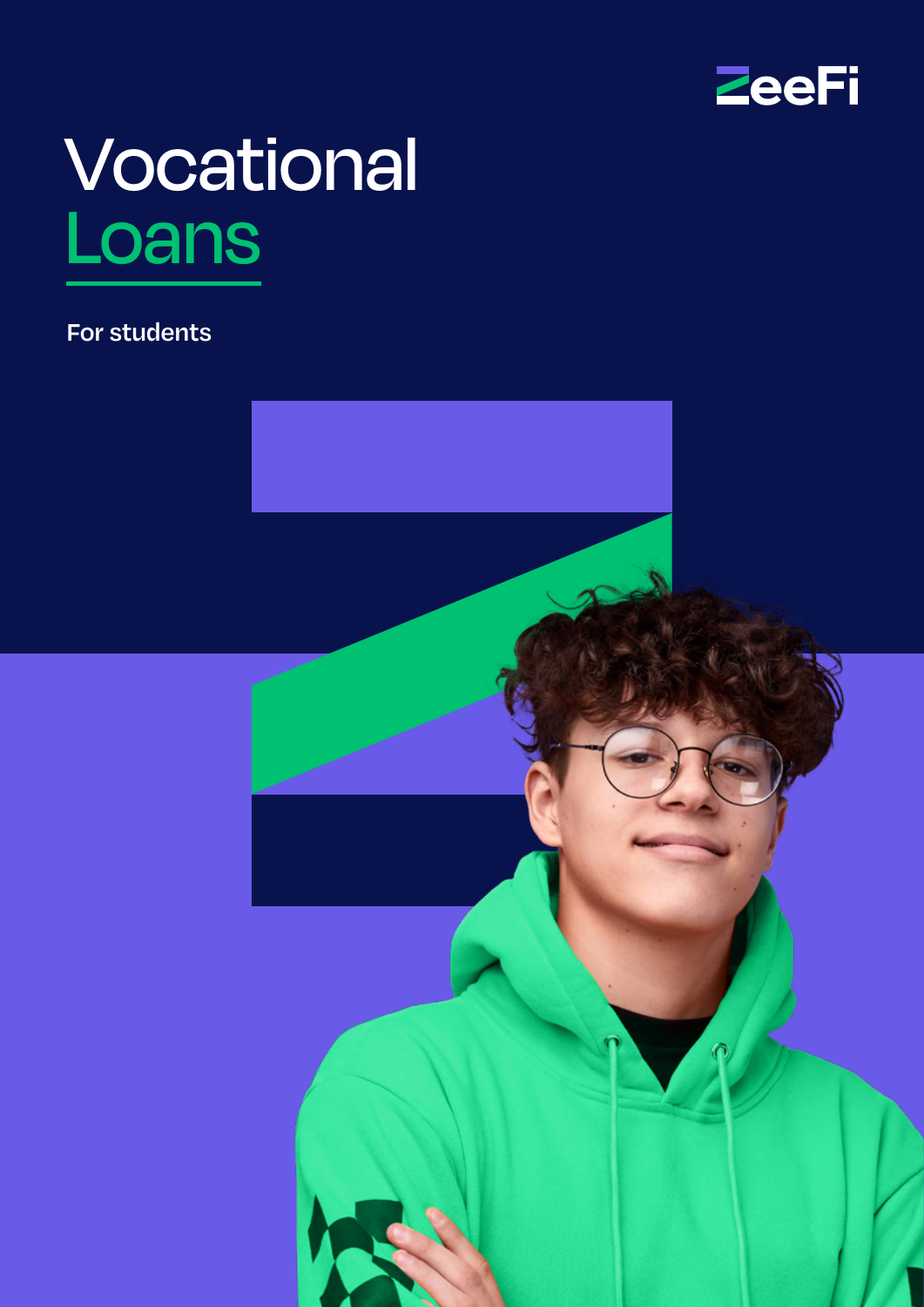

# Advance your career without the

#### **Gain the qualifications you want without government funding or upfront course costs.**

If you're looking to retrain, upskill or advance your career opportunities, there are many financial barriers that can stand in your way.

Our Vocational Loans are a flexible payment option for courses that might not be covered by government funding. As Australia's fintech partner to the education sector, we understand students' unique needs. That's why our Vocational Loans are simple and affordable, enabling you to gain the qualification you want without the stress of upfront course costs or qualifying for government funding.

**"I had been thinking about how I would finance my diploma for a while, and every time I called to ask questions, the team were so lovely and helpful."**

Zoe R, Student

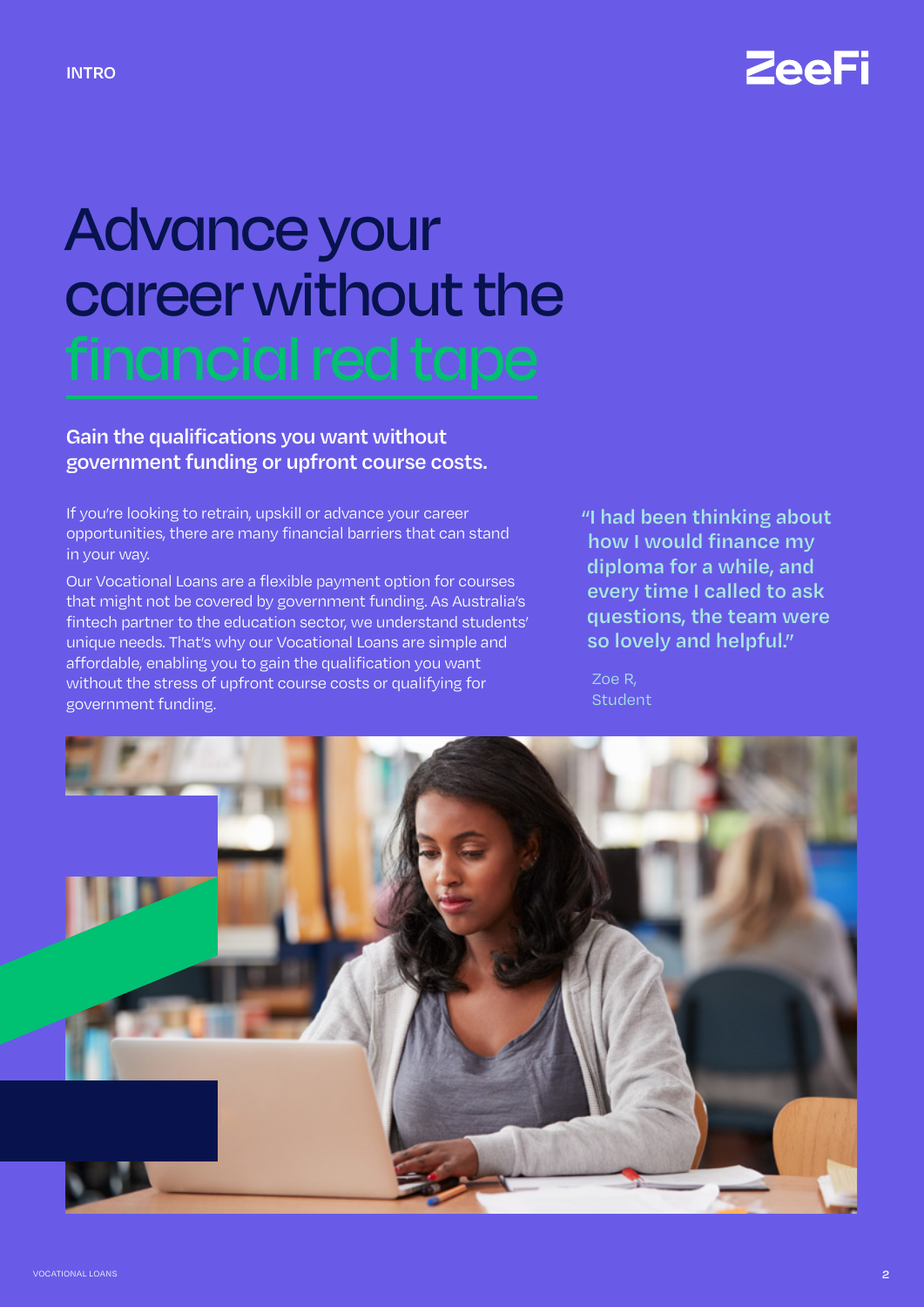

### Here's how it works

**We're here to help you jump start your vocational study. Here's how to get started.**

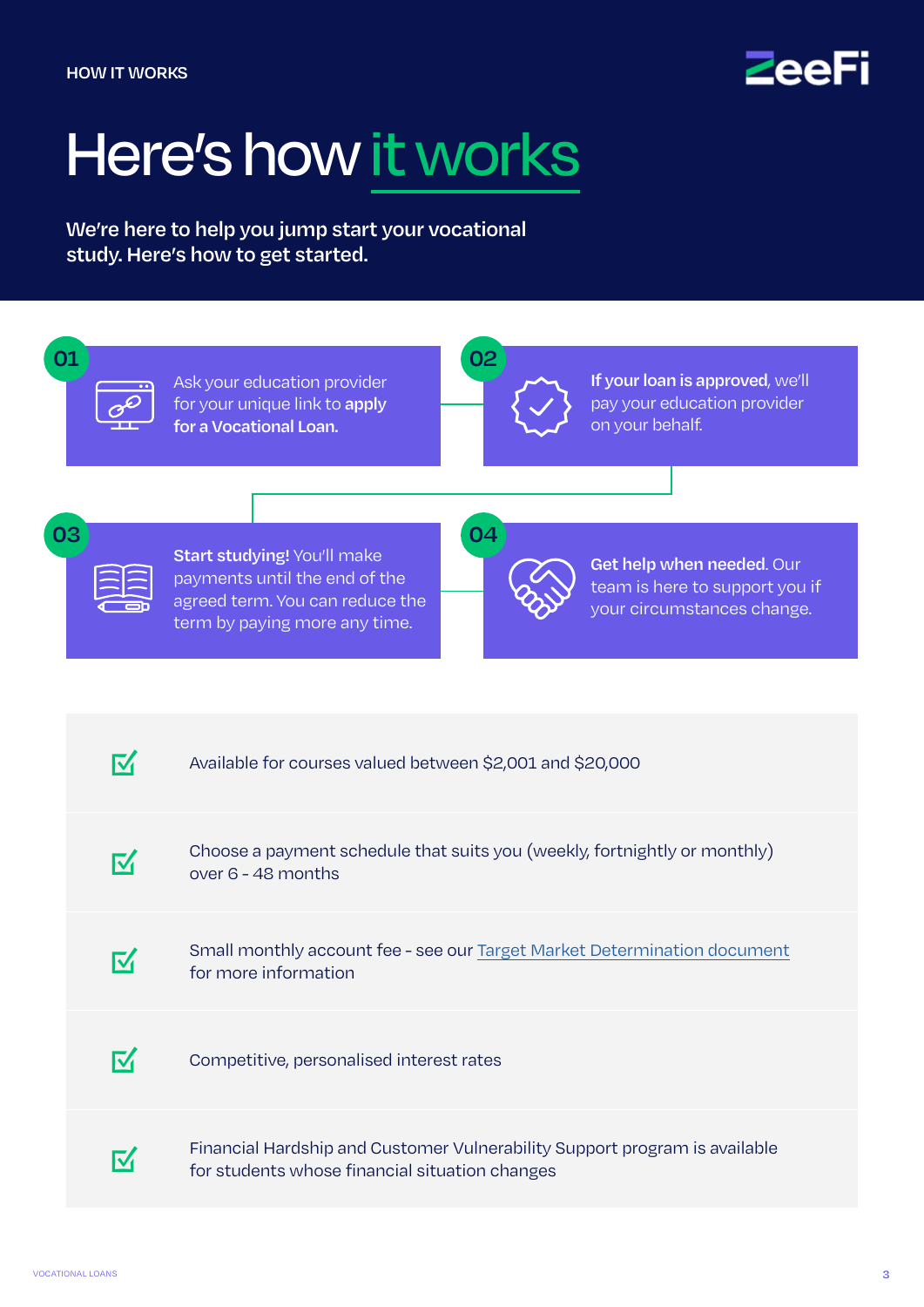

### Flexible payments for flexible career moves

**Our flexible Vocational Loans let you manage your course repayments in line with your pay checks.**

| Here's what it means for you |                                                                     |  |
|------------------------------|---------------------------------------------------------------------|--|
| <b>Affordable</b>            | Choose a payment plan that aligns with your pay cycle - weekly,     |  |
| payment plans                | fortnightly or monthly.                                             |  |
| <b>Tax</b>                   | Your loan repayments may be tax-deductible depending on your        |  |
| deductible                   | circumstances. Speak to your accountant or financial adviser.       |  |
| Only pay for                 | If you need to stop studying, only pay for the course fees you have |  |
| what you borrow              | already used.                                                       |  |
| Take repayment               | If you are ahead of your repayment schedule by up to 3 months -     |  |
| holidays                     | you are eligible for a repayment holiday.                           |  |

### Compare your options

|                              | <b>ZeeFi</b>       | <b>VET Student Loan</b>           |
|------------------------------|--------------------|-----------------------------------|
| Loan amount                  | \$2,001 - \$20,000 | Caps apply (\$5k, \$10k or \$15k) |
| Loan term                    | 6 to 48 months     | Dependent on income               |
| All qualification levels     |                    | X                                 |
| No up-front loading          |                    | x                                 |
| Pay-as-you-go                |                    | $\pmb{\times}$                    |
| Holiday periods available    |                    | x                                 |
| No early repayment penalties |                    |                                   |

\* Indicative comparison table. You should make your own assessment as to the suitability of our product compared with government funding schemes.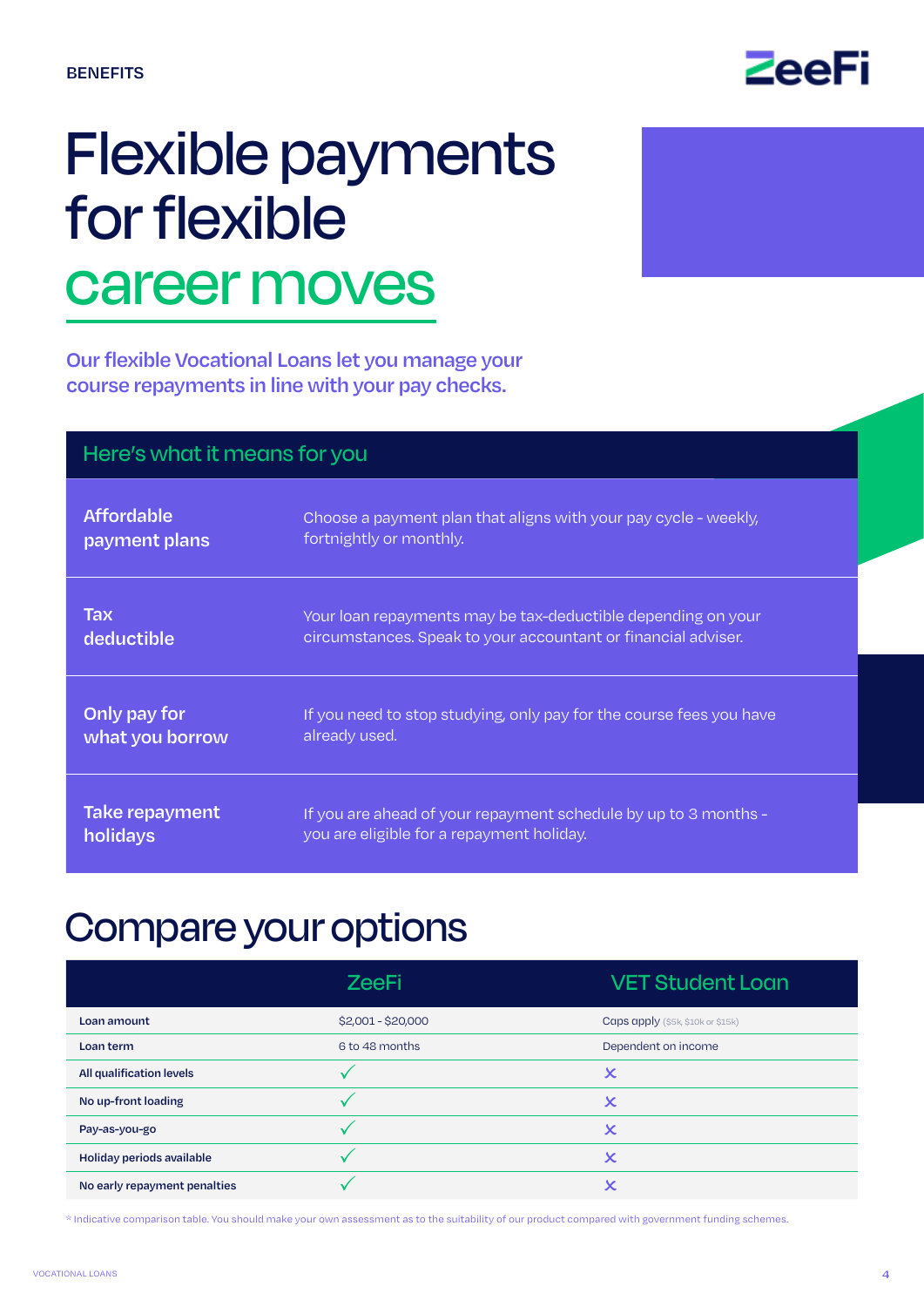### ZAAF

### Ready to get started?

**Follow these steps to apply for a Vocational Loan. Once we receive your application, we'll be in touch.** 

#### Confirm your eligibility **I am: ☑**An Australian Citizen or Permanent Resident **☑**18 years or older (or 16 years old with parent applying on my behalf) **☑**In possession of an Australian bank account **☑**Applying for a course offered by a ZeeFi accredited education provider **☑**Employed full time or part time for at least 6 months before applying **☑**Able to demonstrate the capacity to service the plan independently **☑**Not expecting my personal or financial situation to change when servicing the loan **01**

#### Confirm your identity

**Please provide copies of the following:**

**02**

**03**

**☑**Driver Licence or passport **☑**Medicare card

**☑**Employment details

**☑**Income and expense details

#### Confirm your bank details

**Submit bank statements to complete your application:**

Submit bank statements showing the past 180 days via [bankstatements.com.au.](http://BankStatements.com.au) We use this secure service provided by Illion (formerly Dun & Bradstreet) – a national credit reporting agency. When you login with your bank details, we can't see them and neither can anyone else.

Alternatively, you can contact your bank to obtain an official Bank Statements Record, however, please note that this will delay your application process. This record must be in PDF format.



**If you need help any time during the application process, please email [support@](mailto:support%40zeefi.io?subject=)zeefi.io or call 1800 324 909.**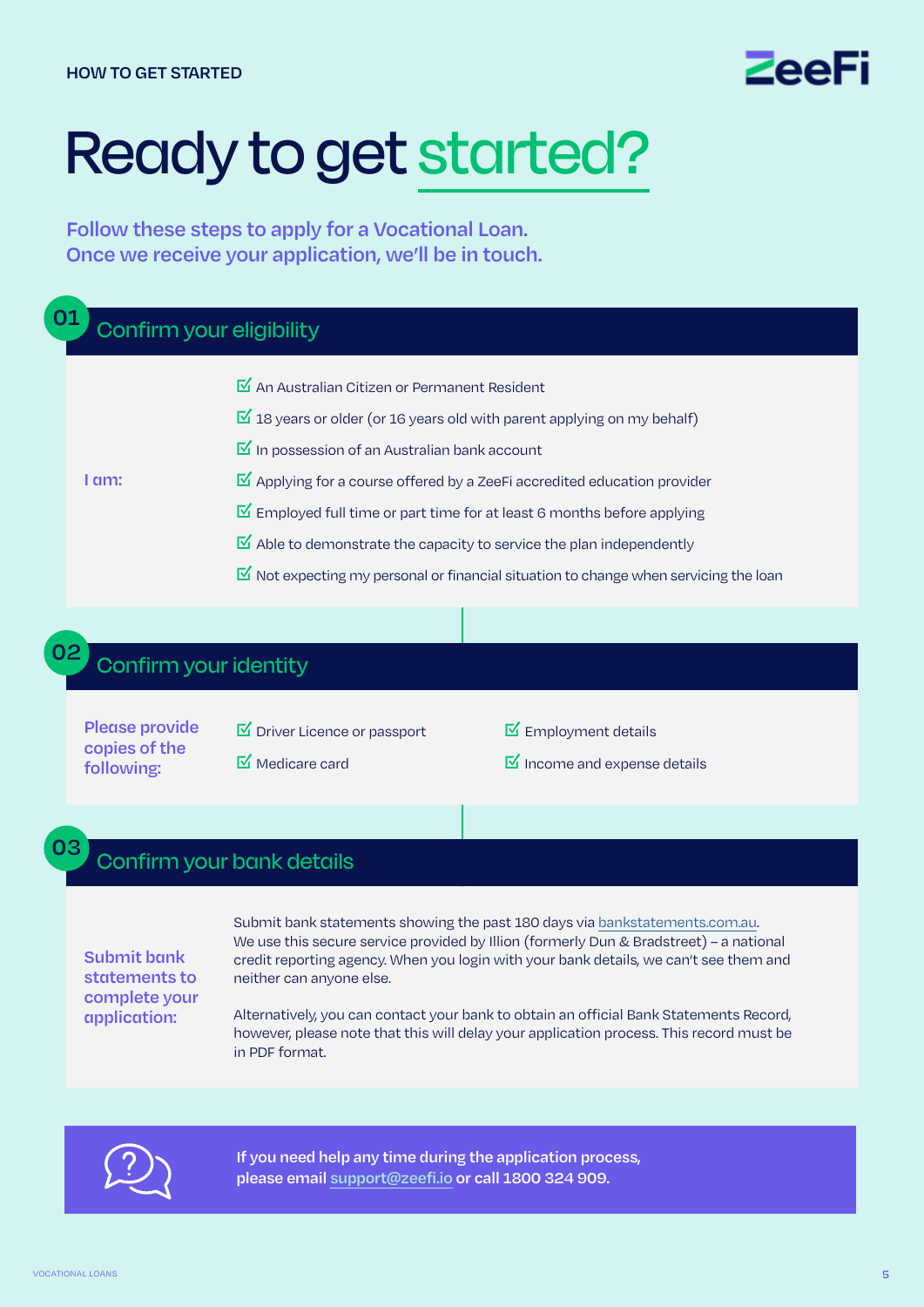

## Got questions?

**We're here to help you every step of the way. Here are some common questions and answers. If you can't find what you need, please reach out on [support@zeefi.io](mailto:support%40zeefi.io?subject=)**

#### **Who can borrow with ZeeFi?**

#### Anyone who is:

- 18 years of age or older (or 16 and older if a parent/ guardian applies)
- An Australian Citizen or Permanent Resident
- Earning more than \$25,000 per year with a good credit history

#### **How do I apply for a ZeeFi loan?**

You can apply for a Vocational Loan via your education provider.

#### **What do I need to apply for a ZeeFi loan?**

You will need your:

- Medicare card
- Passport or Driver Licence
- Employment details
- Income and expenses details
- Bank details

#### **How long does it take to process my application?**

We aim to approve applications within an hour if all the required information is supplied. Sometimes we need to take a closer look at your circumstances so we might ask for extra information to ensure we follow responsible lending conduct obligations. As a result, some applications may take longer to review as we wait for you to provide the extra information required.

#### **What makes ZeeFi different?**

Unlike a typical personal loan, which you borrow all at once, ZeeFi's Vocational Loan allows you to borrow up to a limit. More importantly, you can use what you need when you need it, which means lower repayments and lower interest, and you can choose to pay your loan back faster without being penalised.

#### **Does ZeeFi send the money to me?**

No, we pay your education provider directly.

#### **Do I need to be employed?**

Yes, you must have an income. It can be part time, full time, casual or self-employed.

#### **What is a drawdown?**

Let's explain by using an example: If you are approved for a loan of \$4,000, it means you are able to borrow up to that amount to pay for your course.

We release the funds in stages to your education provider, so you don't pay for your course all at once - these stages are called 'drawdowns'.

Therefore, your repayments will start low and only increase as each drawdown is released - we'll take care of this for you.

#### **Can I pay the loan off early and are there any early repayment fees?**

Yes, you can pay the loan off any time and there are no early repayment fees.

#### **Are there any upfront fees?**

Yes, there is a \$200 establishment fee. It only becomes payable when you activate your loan.

#### **How is my interest rate calculated?**

Interest rates are determined on a risk profiling basis. We'll provide you with an outline of the interest rate that could apply to your loan. You should consider whether this is right for you.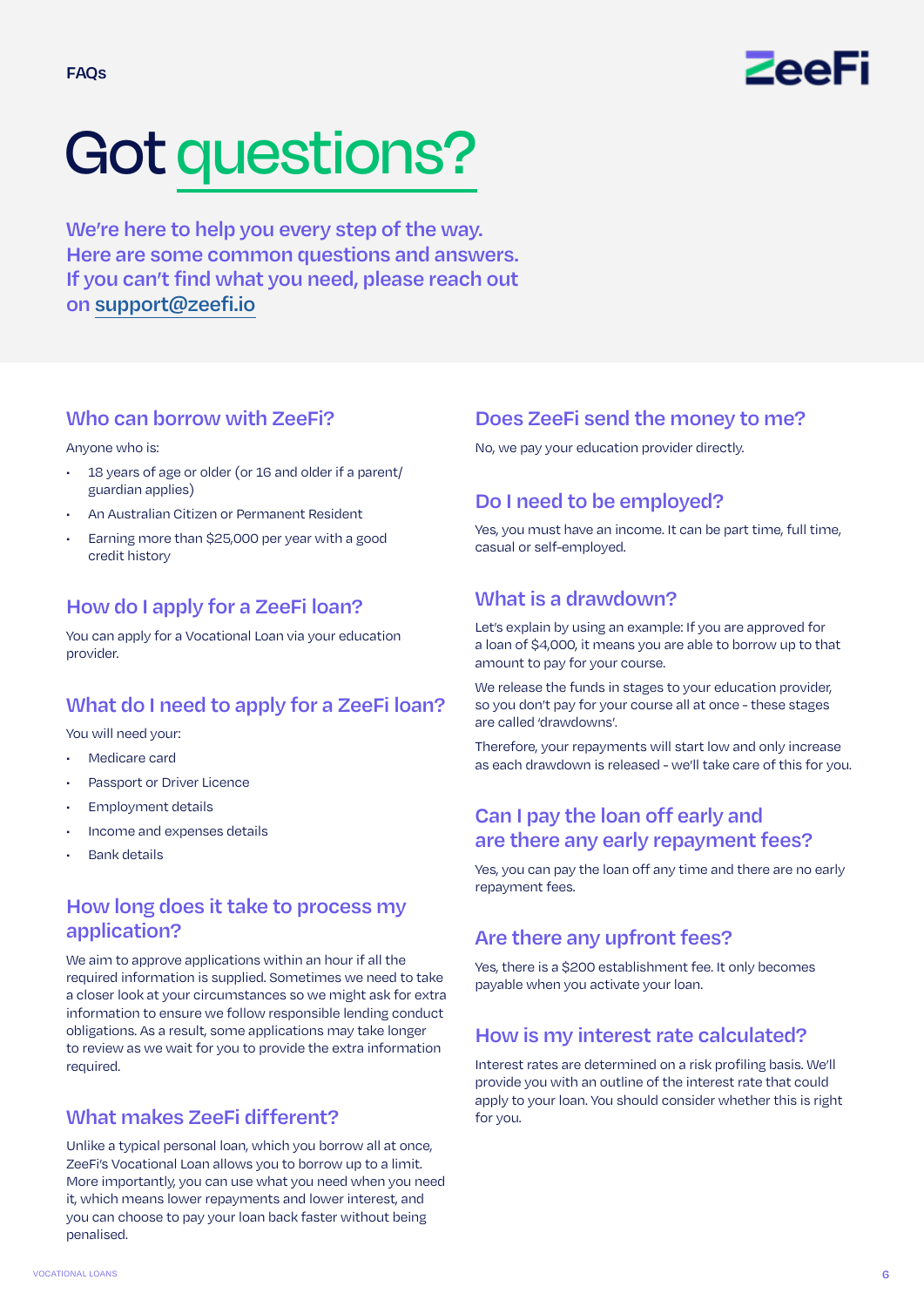

#### **What is a credit score?**

A credit score is a number (between 0 and 1,200) generated by a credit bureau. Your score reflects your borrowing history and if you pay bills on time. This helps lenders determine how likely you are to repay loans.

Refer to our [Credit Scores 101 guide](https://zeefi.io/wp-content/uploads/2022/02/ZeeFi-Credit-Scores-101.pdf) to understand your credit score and how to improve it.

#### **How do repayments work?**

Loans can be repaid weekly, fortnightly or monthly via direct debit from your nominated bank account. To help you stay organised, we'll also send you a reminder the day before repayments are due to come out of your account.

#### **When and how do I need to apply for funding?**

You can apply for funding any time and your offer is valid for 60 days.

#### **Can I choose where I study?**

Yes, you can study at any one of our accredited vocational education partners.

#### **What is the minimum and maximum Vocational Loan size?**

Subject to suitability and lending criteria, we can approve loans from \$2,001 to \$20,000 AUD for vocational students.

#### **Is it possible to only borrow a fraction of the course cost?**

Yes, when you speak with your education provider, please advise them how much you can pay upfront and how much you will need to borrow.

#### **Will you run a credit check on me?**

Yes, at the formal application stage, we will run a credit check. If you are simply checking what your repayments could be, we suggest using our website's calculator or calling us on 1800 324 909 for an indicative repayment.

#### **Can a parent or guardian take out the loan on behalf of the student?**

Yes, we allow parents/guardians of children 16 years and older to take a loan out in their name, instead of their child's name. This can suit students who are not earning more than \$25,000 per year but have a parent or guardian willing to take out the loan in their name.

#### **Are my bank details safe with bankstatements.com.au?**

When you provide your bank details to [bankstatements.com.au](http://bankstatements.com.au) we cannot view your passwords or make any transactions, and neither can anyone else. We can only read your statements in order to do our credit checks.

The Bank Statements online service is run by [Illion,](https://bankstatements.com.au/about/security) which is independently tested and audited by external security experts and encrypted with bank-level security. It is used by many banks and other lenders.

#### **Is ZeeFi regulated by ASIC?**

Yes, we provide regulated consumer loans under our Australian Credit Licence 498589. In doing so, we must comply with the *National Consumer Protection Act 2006* (Cth), and the National Credit Code and we must meet ASIC's requirements in relation to consumer lending.